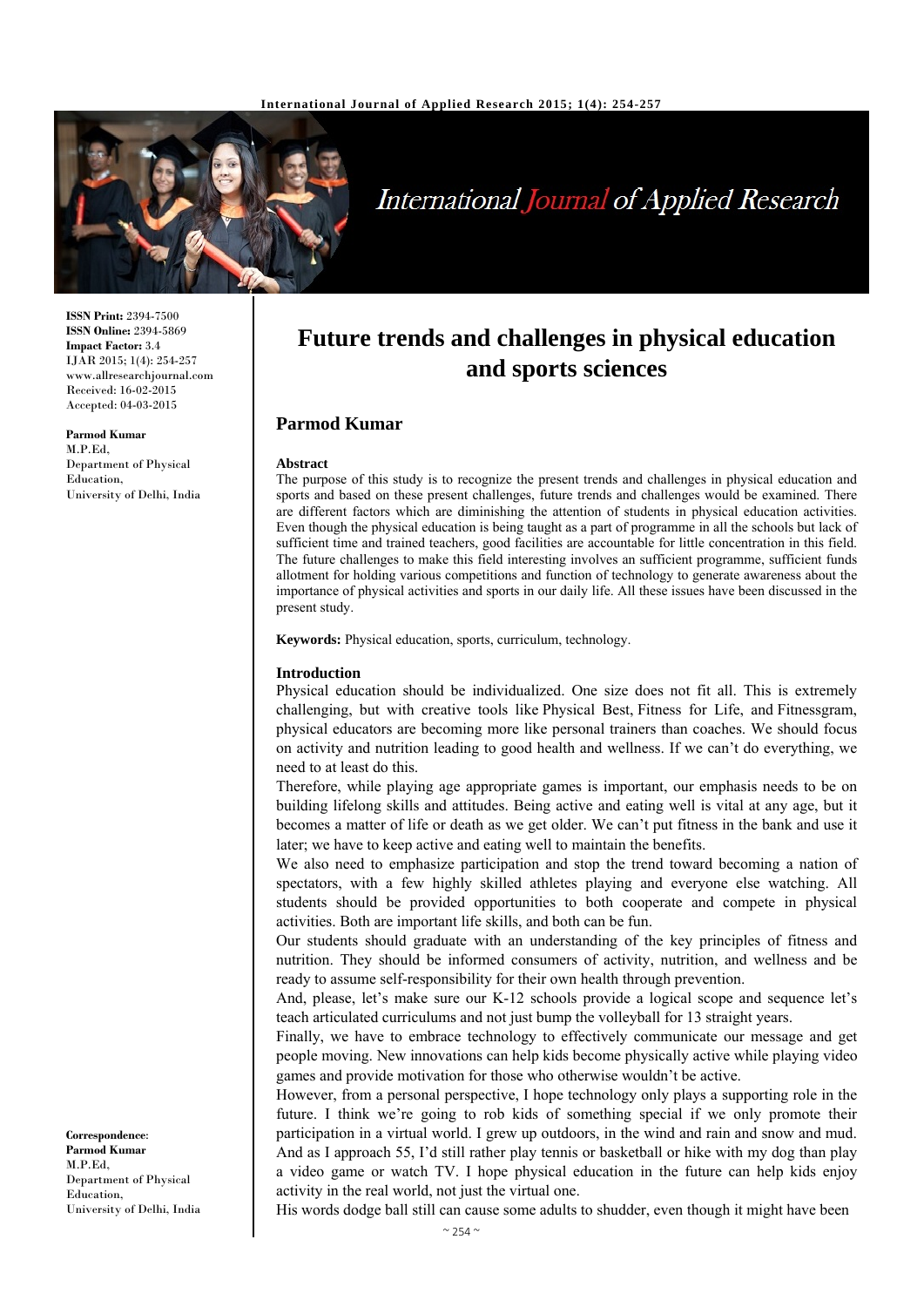decades since a ball beaned them in a physical education class.

Though some adults thrived on the competition in their school physical education classes, others remember the experience as humiliating, with the operative word being *last* -- picked *last* for a team or coming in *last* in the mile run.

For too long, some fitness experts say, physical education has not lived up to its name: Traditional phys-ed classes provide too little activity to too few students, offer little or no guidance for maintaining a healthful lifestyle, and can make less athletic children feel inadequate, which can further turn them off to exercise.

Enter a new generation of phys-ed, with programs that stress lifelong fitness activities, such as walking, biking, inline skating, and tennis; educate students about healthful diets; and teach students how to monitor their heart rates and pulses.

To accommodate those new programs, some school districts have renovated their gymnasiums to look like fitness centers and revamped their curriculums to emphasize fitness over competition. Several national organizations also are promoting changes to phys-ed curriculums and working with school systems that want to offer new activities.

Being active gives you that feel-good vibe that not only brightens your mood, it also does wonders for your body.

Being physically active is one of the most important things you can do to improve and maintain health. That's why it's essential to find a way to make physical a positive and enjoyable part of your life.

Here are some ideas to help you get that feel-good feeling every day.

Solutions for your exercise challenges:

#### **Lack of time**

There are exercises you can do while at work and at home. National physical activity guidelines recommend 150 minutes of moderate physical activity a week to be healthy. If you're pressed for time, try doing 10 minutes of exercise three times a day to add up to 30 minutes. Even a *little exercise* is better than none.

#### **Lack of energy**

Exercising can actually give you more energy. Start out by doing just a little bit, then gradually build it up. This way you won't feel as tired.

#### **Lack of motivation**

Try different types of activity until you find something you like. Picture yourself as an active person. Start by going for a walk around the block, or taking the stairs instead of the elevator.

Start slowly and keep at it. You may not like something the first time you do it but really enjoy yourself once you get better at it. Ask your friends and family how they got started.

Set small, realistic goals for yourself. You'll be amazed at what you can accomplish over time.

#### **I feel fine, I don't need to exercise**

You may not be ill, but that's not the same as being fit and well. Your heart, lungs and circulatory system need a workout to keep you in top form for the rest of your life.

#### **Future in physical education and sports science**

Over fifty academics and educators from Australia and New Zealand attended the lecture held at the Faculty of Education's Epsom Campus in June.

Professor Tinning's address illuminated some of the key issues and influences on the field of health and physical education in New Zealand.

Professor Tinning is the first to admit that physical education makes friends and enemies of people. In his opening speech at the Dean's Lecture on Wednesday, Richard said that physical education is an almost universal experience for children and youth in schools in countries all across the world. Moreover, in all these countries there is physical education as a field of study in university.

Richard shares his time between Auckland where he is Professor of Physical Education in the School of Curriculum and Pedagogy at the Faculty of Education and Brisbane where he is Professor of Pedagogy and Physical Education in the School of Human Movement Studies at the University of Queensland.

Internationally known for his research and focus on issues related to the knowledge, identity and professional development of health and physical education teachers, Richard has long standing interests in the purposes of school physical education and how the subject has changed in response to educational trends and government initiatives.

However, a degree in exercise science does not provide prospective health and physical education teacher with the necessary background knowledge for teaching the subject says Richard. Teachers work in schools with children and youth who are both biological and social beings, who live in both nature and culture simultaneously, and for whom the most pressing issues often relate to the personal and the social.

"In this context, while bio-scientific knowledge is important, it is insufficient for teachers to fully understand such complex bio-social phenomena as health or complex socio-cultural activities such as sport.

# **Role of Technology**

Technology is a double-edged sword. Computers, for example, contribute to sedentary leisure-time behaviors (e.g., playing sedentary computer games). On the other hand, technology has been used to promote physical activity and change exercise behavior. For years, pedometers, accelerometers, and heart rate monitors have been used as motivational tools. Newer technologies and approaches being used to promote physical activity include global positioning system (GPS), geographic information systems (GIS), interactive video games, and persuasive technology. Also, experts suggest that Internet-based physical activity interventions should be used by clinicians to promote and change exercise behavior (Marcus, Ciccolo, and Sciamanna 2009).

#### **Pedometers**

Pedometers count and monitor the number of steps taken throughout the day. Most pedometers provide a fairly accurate count of steps taken during ambulatory activities such as walking, jogging, and running. Estimates of the distance walked and caloric expenditure are less accurate. Some newer devices also provide an estimate of the total time spent during continuous walking at a moderate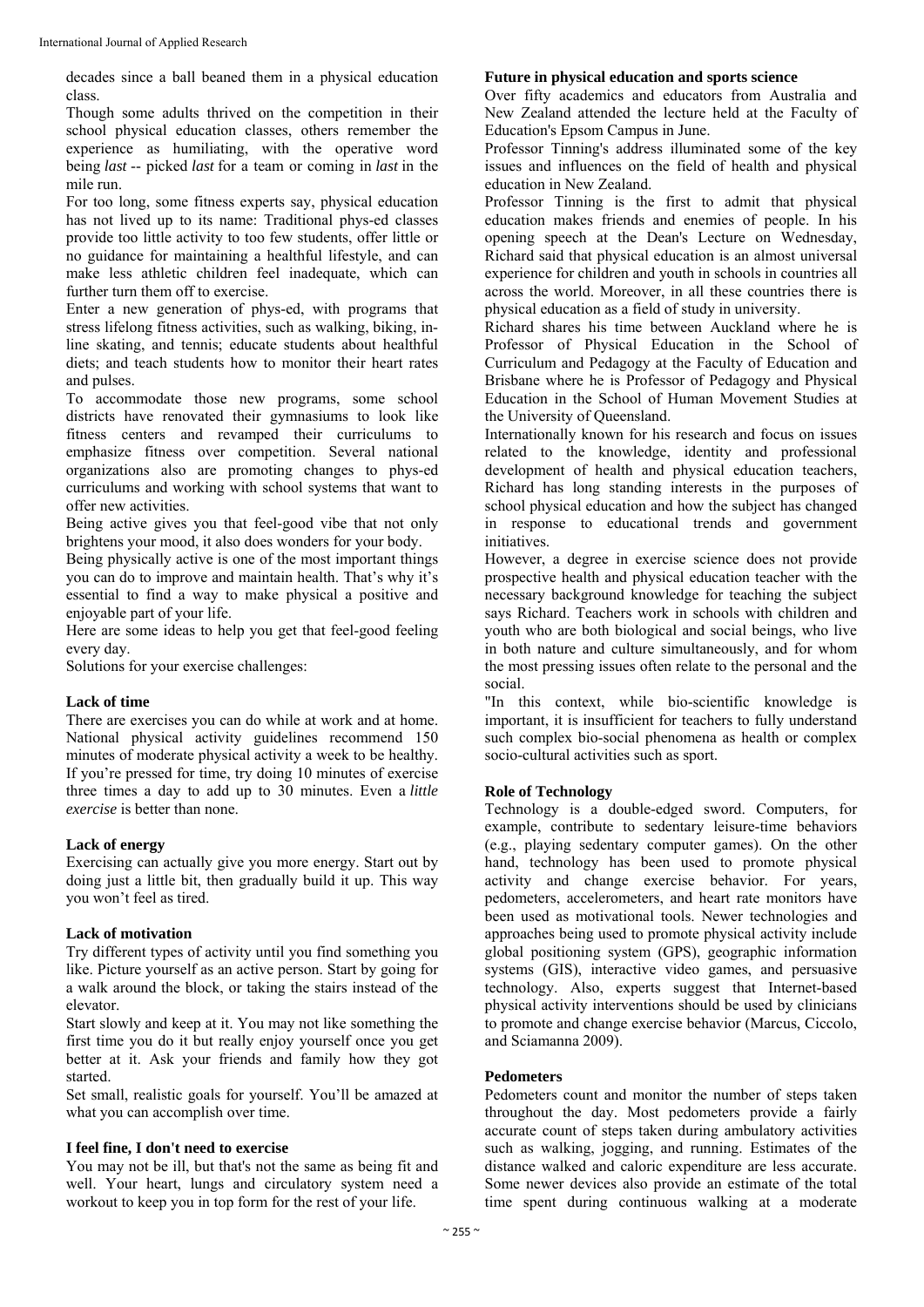intensity for durations of 10 min or more. To provide accurate step counts, most pedometers need to be attached to a firm waistband; however, some can be carried in a shirt pocket, a pants pocket, or a bag held close to the body. Studies show that some pedometers provide a valid (bias  $\langle 3\% \rangle$  and reliable (coefficient of variation  $\langle 2.1\% \rangle$  measure of steps during constant- and variable-speed walking for both healthy and overweight adults when the pedometer is placed on the waistband (sides and back), in a shirt pocket, or around the neck; however, positioning the pedometer in a pants pocket or in a backpack decreases accuracy (Hasson *et al*. 2009; Holbrook, Barreira, and Kang 2009).

Studies show that pedometer-based walking increases physical activity (Williams *et al.* 2008). In a synthesis of studies addressing the use of pedometers to increase physical activity, Bravata and colleagues (2007) reported that on average, pedometer users increase their physical activity by 27% over baseline levels. A key predictor of increased physical activity is setting a step goal (e.g., 10,000 steps per day) for participants. Pedometer-based walking programs are associated with significant decreases in body mass index, body weight, and systolic blood pressure (Bravata *et al.* 2007; Richardson *et al.* 2008).

Thresholds for health benefits from walking have been established using pedometers. Accumulating 8000 to 9000 steps per day at a rate of no less than 100 steps·min−1 is equivalent to 30 min of moderate physical activity, the health benefit threshold. For weight loss, accumulating 11,000 to 13,000 steps per day is recommended. Using criterion-referenced approaches, youth-specific thresholds for good health are being established. In the future, minimal levels of steps per day may be used to identify health risk thresholds for cardiovascular diseases, obesity, and osteoporosis. Table 3.4 presents classification of physical activity levels for adults and children based on the number of steps taken daily (Tudor-Locke *et al.* 2005, 2008). Additional information about the validity and accuracy of pedometers is available (Holbrook, Barreira, and Kang 2009; Lamonte, Ainsworth, and Reis 2006; Tudor-Locke *et al.* 2002, 2006).

# **Accelerometers**

Accelerometers record body acceleration minute to minute, providing detailed information about the frequency, duration, intensity, and patterns of movement. Counts from accelerometers are used to estimate energy expenditure. Recently, accelerometers were used to provide an objective measure of compliance with physical activity measure of compliance with physical activity recommendations for the U.S. population (Troiano *et al.* 2008). Accelerometer data indicated that less than 5% of adults in the United States engaged in 30 min per day of moderate exercise, 5 to 7 days per week. This is substantially lower than the self-reported value (49%) from national surveys. Also, only 8% of adolescents reached the goal of exercising 60 min per day, 5 to 7 days per week, based on accelerometer data. The relatively higher cost of accelerometers (about \$300 per unit) compared to pedometers (\$10 to \$30 per unit) limits their use in largescale physical activity interventions. In the future, lowercost units may be developed and be more widely used in national surveys and community-based interventions. Detailed information about best practices and research recommendations for using accelerometers are available (see Ward *et al.* 2005).

## **Heart Rate Monitors**

Heart rate monitors are used primarily to assess and monitor exercise intensity. These devices are especially useful for monitoring exercise intensity of individuals in cardiac rehabilitation programs and highly-trained, competitive athletes. Because heart rate is linearly related to oxygen uptake, it can be used to estimate the individual's exercise energy expenditure. However, estimates of energy expenditure from heart rate may be affected by factors such as temperature, humidity, hydration, and emotional stress.

#### **Combined Heart Rate Monitoring and Accelerometry**

The prediction of energy expenditure during physical activity is improved by 20% when data from heart rate monitors are used in conjunction with accelerometer measures of physical activity (Strath, Brage, and Ekelund 2005). New devices that simultaneously monitor heart rate and body motion provide valid and reliable measures of physical activity of children, adolescents, and adults in free-living conditions (Barreira *et al.* 2009; Crouter, Churilla, and Bassett 2008; Zakeri *et al.* 2008).

#### **Global Positioning System and Geographic Information System**

Global positioning system (GPS) uses 24 satellites and ground stations as reference points to calculate geographic locations and accurately track a specific activity. For example, using a portable GPS unit provides information about altitude, distance, time, and average velocity during hiking. A graph depicting the uphill and downhill portions of the terrain is also provided. Global positioning system can be used in conjunction with accelerometers to assess and monitor physical activity (Rodriguez, Brown, and Troped 2005; Schutz and Herren 2000; Troped *et al.* 2008). As small receivers become more affordable and accessible to the general public (e.g., in laptop computers and mobile telephones), GPS may be more widely used to assess and to promote physical activity.

The geographic information system (GIS) is a computer system that stores information about location and the surrounding environment. With use of GIS, the impact of the environment (i.e., its form and design) on physical activity can be assessed (Zhu 2008). Detailed information about using GIS to assess environmental supports for physical activity is available (Porter *et al.* 2004).

# **Persuasive Technology**

Persuasive technology is defined as a computer system, device, or application that is intentionally designed to change a person's attitude or behavior (Fogg 2003). This technology uses tools (e.g., pedometer or balance board), media (e.g., video, audio, or both), and social interaction (e.g., playing with another person) to persuade individuals to adopt the behavior without their actually knowing it. Although the DDR was not developed specifically to promote physical activity, it has changed exercise attitudes and behavior of children and youth using principles of persuasive technology. Dance Dance Revolution uses video, music, and a dance platform to capture interest and engage children in the activity without their being fully aware that they are exercising. The emerging field of persuasive technology has enormous potential for promoting physical activity and healthy behaviors (Fogg and Eckles 2007; Zhu 2008).